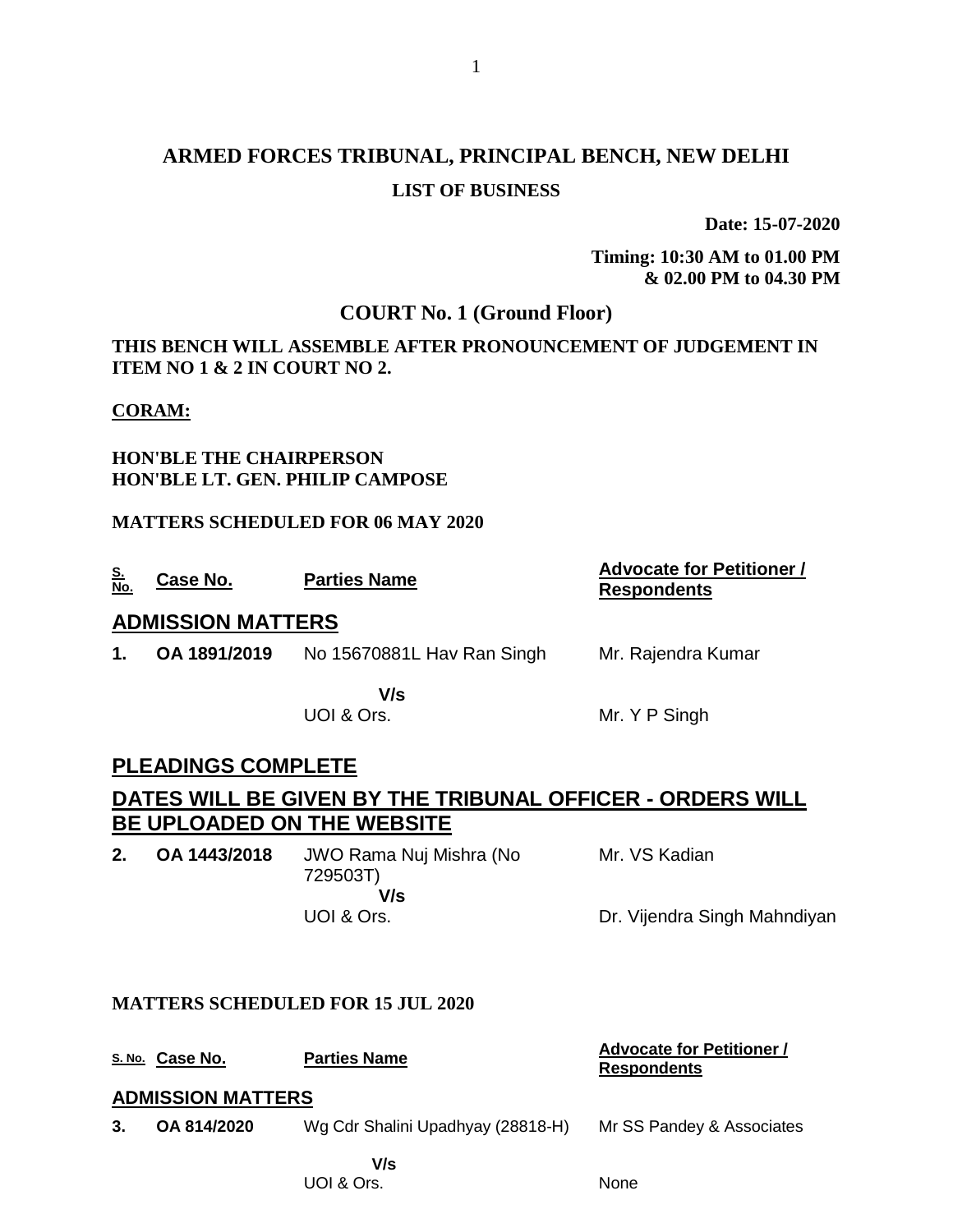| 4.  | OA 818/2020<br>with | IC-44982X Col Arun Kumar (Retd)           | Mr Rajiv Manglik                                  |
|-----|---------------------|-------------------------------------------|---------------------------------------------------|
|     | MA 944/2020         | V/s<br>UOI & Ors.                         | None                                              |
| 5.  | OA 819/2020<br>with | 637748F Ex WO Sankatha Prasad             | Mr Ved Prakash                                    |
|     | MA 945/2020         | V/s<br>UOI & Ors.                         | None                                              |
| 6.  | OA 820/2020<br>with | 717155 B Ex WO G Krishna Kumar            | Mr Ved Prakash                                    |
|     | MA 946/2020         | V/s<br>UOI & Ors.                         | None                                              |
| 7.  | OA 821/2020         | Ex Sep Dusmanta Dash (4572655-K)          | Ms. Archana Ramesh                                |
|     | with<br>MA 947/2020 | V/s<br>UOI & Ors.                         | None                                              |
| 8.  | OA 822/2020         | 772062-R Sgt S Chandramouli (Retd.)       | Mr. Manoj Kr Gupta & Mr. AK<br>Chaudhary          |
|     |                     | V/s<br>UOI & Ors.                         | None                                              |
| 9.  | OA 823/2020         | 795199-S Sgt Umesh Kumar (Retd.)<br>V/s   | Mr. Ajeet Yadav & Mr Rakesh Kr<br>Singh           |
|     |                     | UOI & Ors.                                | None                                              |
| 10. | OA 824/2020         | 707026 Sgt Ratan Kumar Roy (Retd.)        | Mr. Manoj Kr Gupta                                |
|     |                     | V/s<br>UOI & Ors.                         | None                                              |
| 11. | OA 825/2020         | 614328-N WO Sudip Ranjan Debroy<br>(Retd) | Mr. Ajeet Yadav and Mr. Rakesh<br><b>Kr Singh</b> |
|     |                     | V/s<br>UOI & Ors.                         | None                                              |
| 12. | OA 826/2020         | EX LME Kailash Baghel (210014F)           | Mr Ved Prakash                                    |
|     |                     | V/s<br>UOI & Ors.                         | None                                              |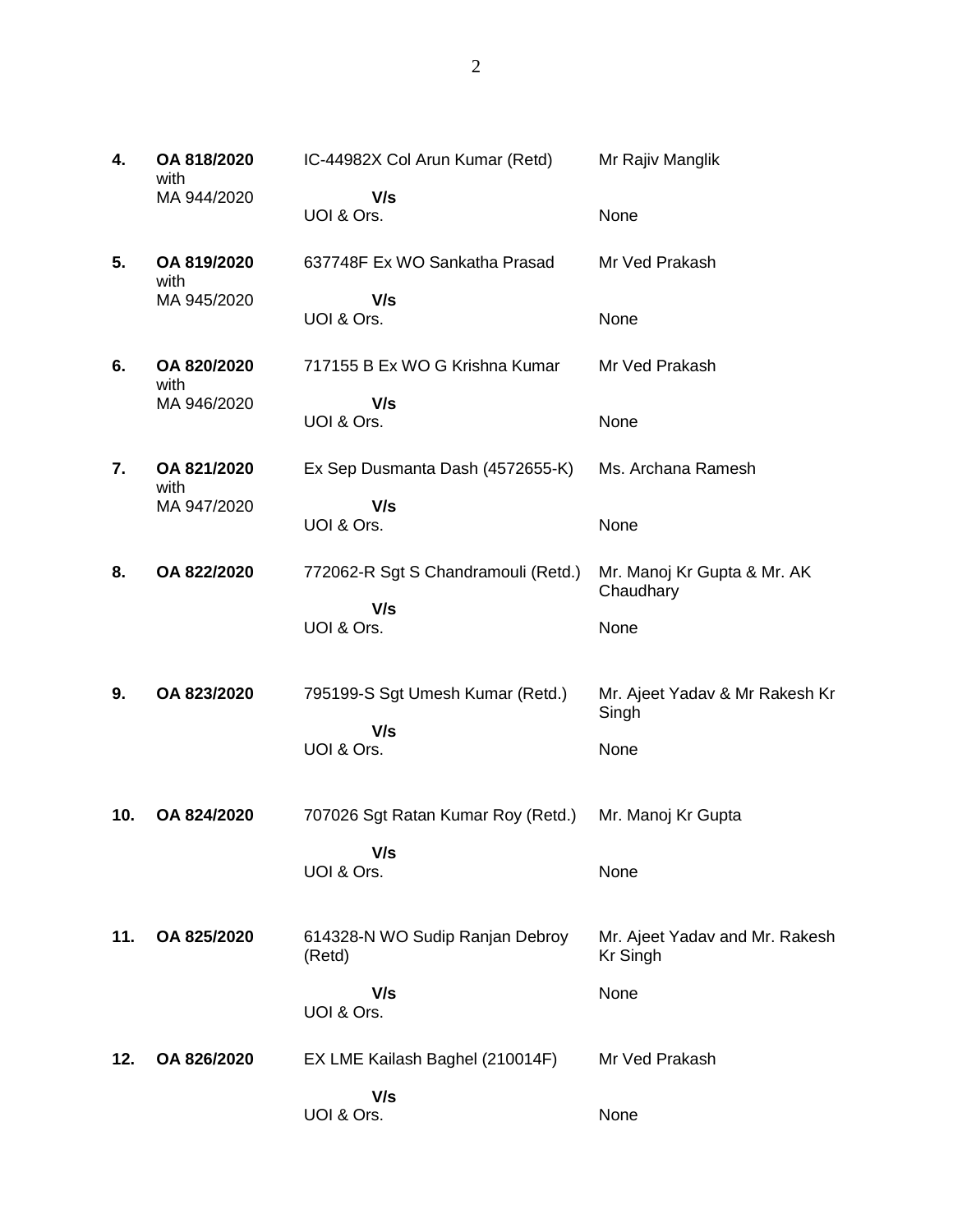| 13. | OA 827/2020                             | Ex LME Jyothi Prasad Muddada (No<br>210845 W)          | Mr. Ved Prakash              |
|-----|-----------------------------------------|--------------------------------------------------------|------------------------------|
|     |                                         | V/s<br>UOI & Ors.                                      | None                         |
| 14. | OA 828/2020                             | Ex PO ME Tajinder Singh (139772R)                      | Mr. Ved Prakash              |
|     |                                         | V/s<br>UOI & Ors.                                      | None                         |
| 15. | OA 829/2020                             | Ex LME Anand Dwividi (No 210056 A)                     | Mr. Ved Prakash              |
|     |                                         | V/s<br>UOI & Ors.                                      | None                         |
| 16. | OA 830/2020                             | Ex Hon Sub Lt MCPO II Narendra<br>Singh (No. 173932-A) | Mr Ved Prakash               |
|     |                                         | V/s<br>UOI & Ors.                                      | None                         |
| 17. | OA 831/2020<br>with                     | No 765065-H Ex Sgt Sandip Goyal                        | Mr. Durgesh Kumar Sharma     |
|     | MA 948/2020                             | V/s<br>UOI & Ors.                                      | None                         |
| 18. | OA 832/2020<br>with<br>MA 949/2020      | Ex CHELP Ranveer Singh Yadav<br>$(111817-F)$           | Mr. A K Trivedi & Associates |
|     |                                         | V/s<br>UOI & Ors.                                      | None                         |
|     | <b>MA (EXECUTION)</b>                   |                                                        |                              |
| 19. | MA 941/2020<br><i>in</i>                | Cdr SS Luthara (Retd) (41884-R)                        | Mr. Ankur Chhiber            |
|     | OA 302/2019                             | V/s<br>UOI & Ors                                       | Dr. Vijendra Singh Mahndiyan |
| 20. | MA 942/2020<br>ın                       | IC-41862N Maj Gen Rajpal Punia                         | Mr. Ankur Chhibber           |
|     | OA 181/2020                             | V/s<br>UOI & Ors                                       | Mr.Harish V Shankar          |
|     | <u>MA (OTHERS)</u>                      |                                                        |                              |
| 21. | MA 943/2020<br><i>in</i><br>OA 261/2019 | Smt Pushpa Devi W/O Late Nk Sujan<br>Singh             | Mr. Ajit Kakkar              |
|     |                                         | V/s                                                    | Mr. J S Yadav                |

UOI & Ors.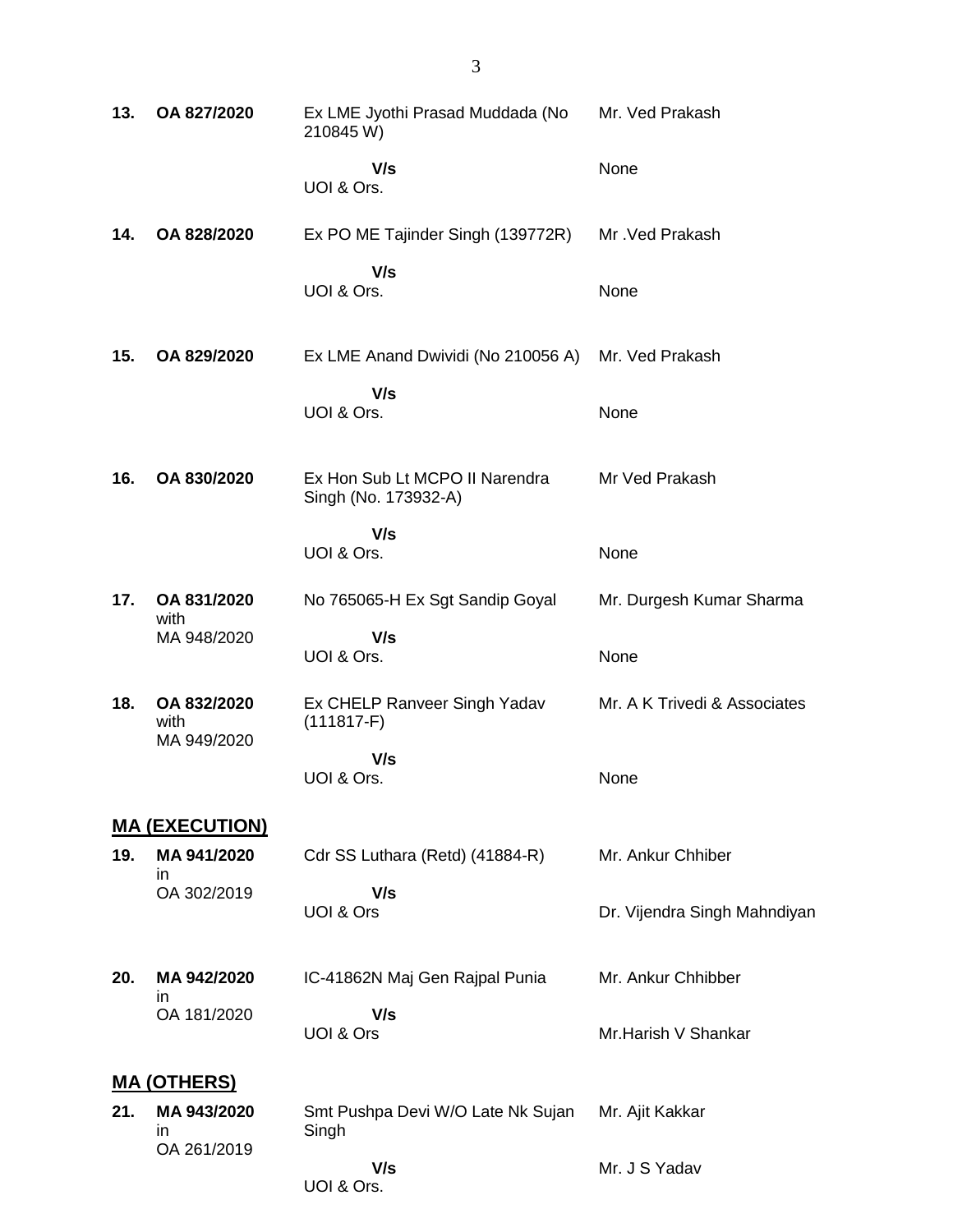# **PLEADDINGS NOT COMPLETE**

| 22          | OA 283/2018                         | Ex Sub Brajendra Kumar Tripathi (JC- Mr. V S Kadian<br>760739W) |                                                  |
|-------------|-------------------------------------|-----------------------------------------------------------------|--------------------------------------------------|
|             |                                     | V/s<br>UOI & Ors.                                               | Mr Rajesh Kumar Das                              |
| 23.         | OA 1618/2019<br>with<br>MA 411/2020 | Nk/DSC Nagendra Singh Rathor (No<br>2882644 X)                  | Mr US Maurya                                     |
|             |                                     | V/s<br>UOI & Ors.                                               | Mr. Y P Singh                                    |
| 24.         | OA 2216/2019<br>with                | No. 1086534-H Nk/DSC Arjan Singh                                | Mr. U S Maurya                                   |
|             | MA 578/2020                         | V/s<br>UOI & Ors.                                               | Mr. J S Rawat                                    |
| 25.         | OA 2410/2019<br>with                | IC-55747Y Col Leena Gurav                                       | Ms. Ankita Patnaik & Mr. Nikhil<br>Palli         |
|             | MA 861/2020 &<br>862/2020           | V/s<br>UOI & Ors.                                               | Mr. Harish V Shankar                             |
| <b>WITH</b> |                                     |                                                                 |                                                  |
| 26.         | OA 787/2020                         | IC-46298N Col Mukul Dev                                         | Mr. Rajiv Manglik                                |
|             |                                     | V/s<br>UOI & Ors.                                               | Mr Harish V Shankar                              |
| <b>WITH</b> |                                     |                                                                 |                                                  |
| 27          | OA 576/2020                         | Col Vinod Singh Gaur (No. 55027X)                               | Mr. Santhosh Krishnan                            |
|             |                                     | V/s<br>UOI & Ors.                                               | Mr Harish V Shankar                              |
| 28.         | OA 430/2020<br>with<br>MA 534/2020  | Lt Col VB Pandey (IC 68609 W)<br>V/s                            | Mr Shree Prakash Sinha and<br><b>Anand Kumar</b> |
|             |                                     | UOI & Ors.                                                      | Dr. Vijendra Singh Mahndiyan                     |
| <b>WITH</b> |                                     |                                                                 |                                                  |
| 29.         | OA 570/2020                         | Major Ravindra Singh Mahla (IC<br>72723-L)                      | Mr. Anand kumar                                  |
|             |                                     | V/s<br>UOI & Ors.                                               | Mr. Shyam Narayan                                |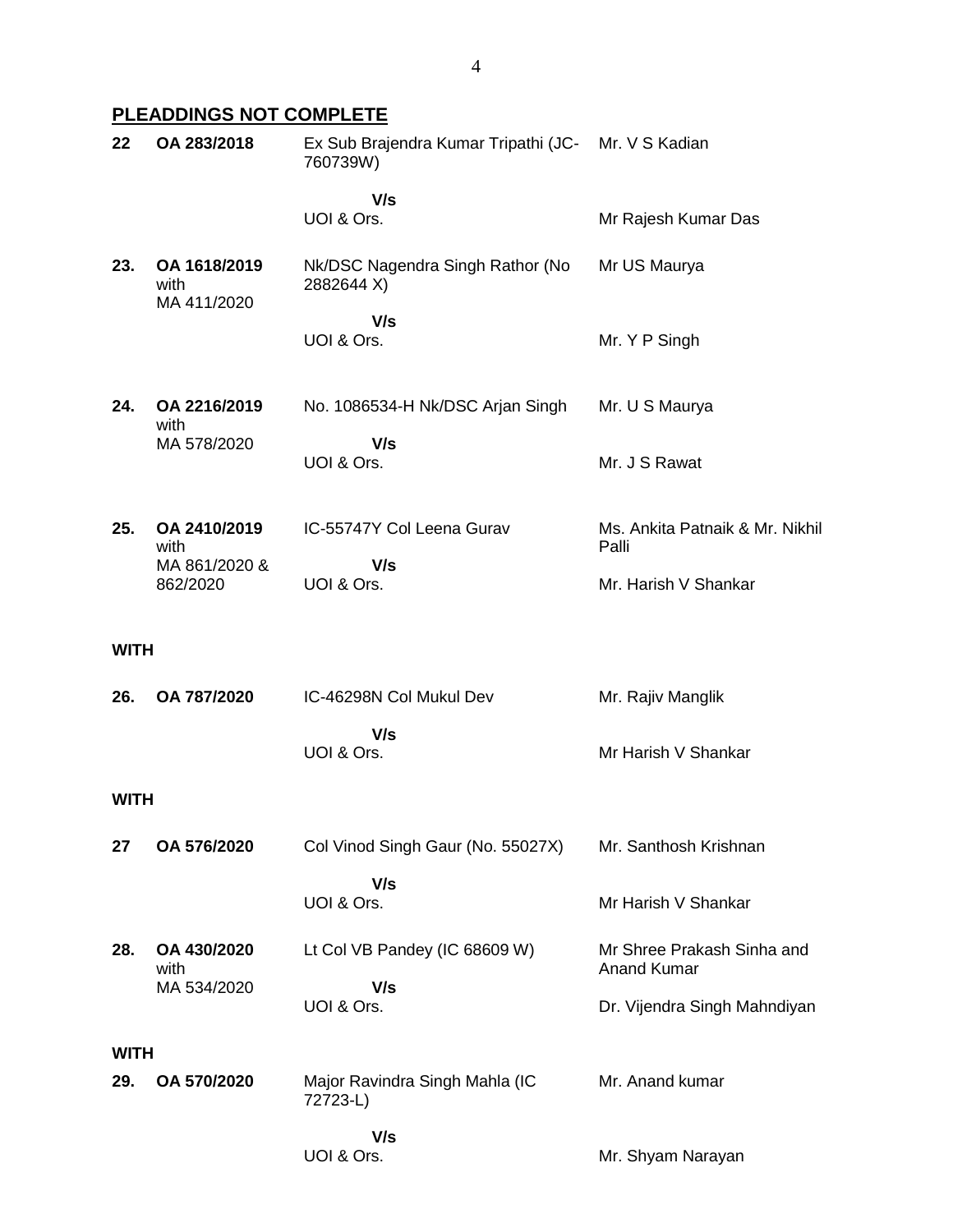# **PLEADINS COMPLETE**

|     | <u>DATES WILL BE GIVEN BY THE TRIBUNAL OFFICER - ORDERS WILL</u><br>BE UPLOADED ON THE WEBSITE |                                                    |                                             |  |  |
|-----|------------------------------------------------------------------------------------------------|----------------------------------------------------|---------------------------------------------|--|--|
| 30. | OA 1304/2017                                                                                   | Ex Sub Chandra Pal                                 | Mr V S Kadian                               |  |  |
|     |                                                                                                | V/s<br>UOI & Ors.                                  | Mr Avdhesh Kumar Singh                      |  |  |
| 31. | OA 396/2018                                                                                    | JC-760829X Sub Mala Ram                            | Mr. V S Kadian                              |  |  |
|     |                                                                                                | V/s<br>UOI & Ors.                                  | Dr. Vijendra Singh Mahndiyan                |  |  |
| 32. | OA 1970/2018                                                                                   | HMT Mahendra Pal Singh (14666223L) Mr. Ajit Kakkar |                                             |  |  |
|     |                                                                                                | V/s<br>UOI & Ors.                                  | Mr Prabodh Kumar                            |  |  |
| 33. | OA 1036/2019                                                                                   | IC-53422M Col Akhil Rathee                         | Mr. SS Pandey & Associates                  |  |  |
|     |                                                                                                | V/s<br>UOI & Ors.                                  | Mr. Neeraj, Sr CGSC                         |  |  |
| 34. | OA 1470/2019                                                                                   | No 15153260N Hav (PA) Lalmani<br>Kumar             | Mr. Indra Sen Singh & Mr.<br>Abhishek Singh |  |  |
|     |                                                                                                | V/s<br>UOI & Ors.                                  | Mr. Neeraj, Sr CGSC                         |  |  |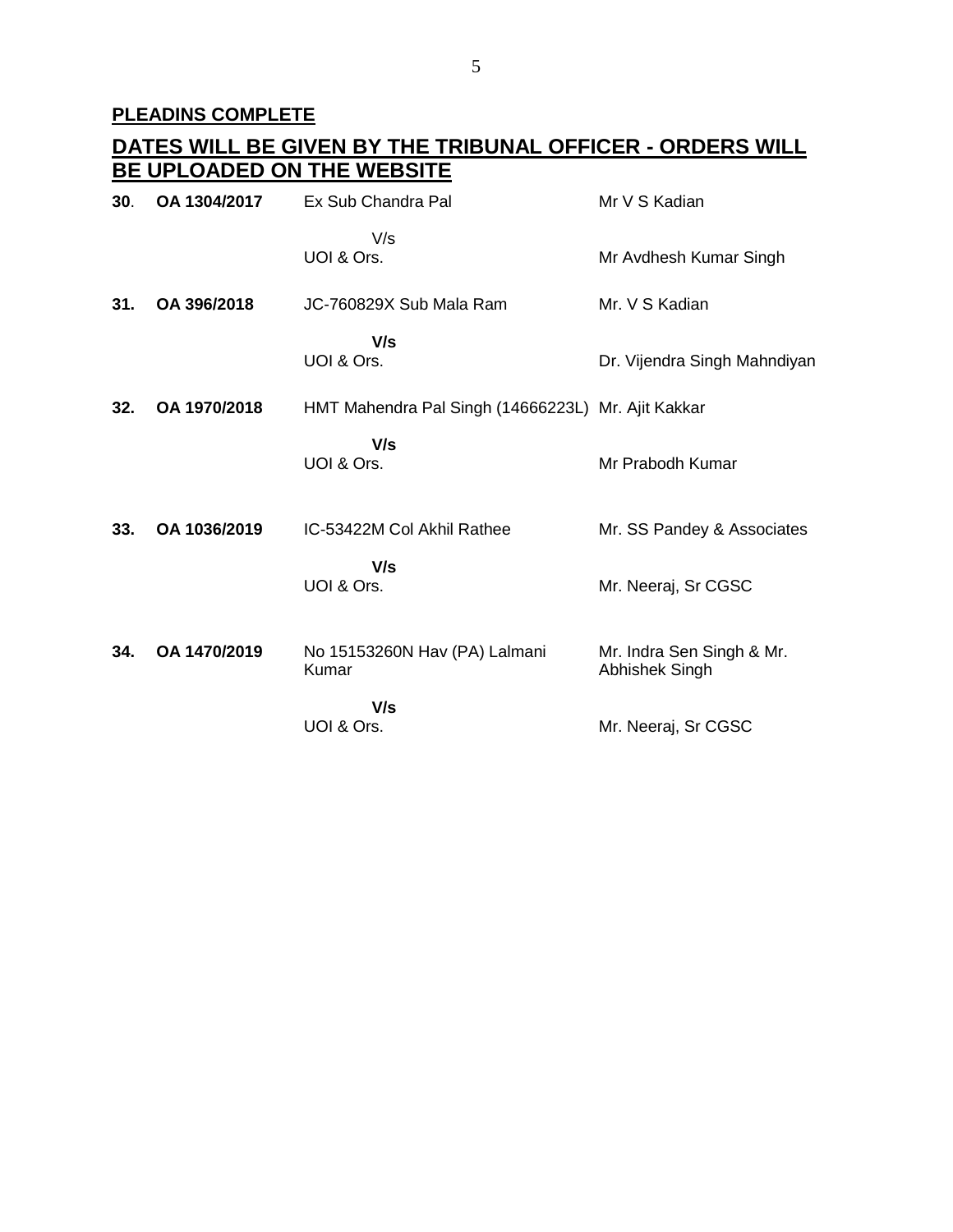# **ARMED FORCES TRIBUNAL, PRINCIPAL BENCH, NEW DELHI LIST OF BUSINESS**

6

**Date: 15-07-2020**

**Timing: 10:30 AM to 01.00 PM & 02.00 PM to 04.30 PM**

# **COURT No. 2 (Ground Floor)**

### **CORAM:**

### **HON'BLE MS. JUSTICE SUNITA GUPTA HON'BLE LT. GEN. PHILIP CAMPOSE**

|             | S. No. Case No.                      | <b>Parties Name</b>     | <b>Advocate for Petitioner /</b><br><b>Respondents</b> |
|-------------|--------------------------------------|-------------------------|--------------------------------------------------------|
|             | <b>For Judgement</b>                 |                         |                                                        |
| 1.          | <b>RA 8/2019</b><br>with MA 879/2019 | UOI & Ors               | Mr JS Yadav                                            |
|             | in                                   | V/s                     |                                                        |
|             | TA 646/2009                          | Ex Hay Nancha Ram Jat   | Mr. N L Bareja                                         |
| <b>WITH</b> |                                      |                         |                                                        |
| 2.          | MA 2496/2019<br>ın                   | Hav (GD) Nancha Ram Jat | Mr NL Bareja                                           |
|             | TA 646/2009                          | V/s                     |                                                        |
|             |                                      | UOI & Ors               | Mr. J S Yadav                                          |
|             |                                      |                         |                                                        |

### **THIS BENCH WILL NOT ASSEMBLE TODAY**

## **CORAM:**

### **HON'BLE MS. JUSTICE SUNITA GUPTA HON'BLE AIR MARSHAL B.B.P. SINHA**

### **MATTERS SCHEDULED FOR 06 MAY 2020**

| <u>S.</u><br>No. | Case No.                             | <b>Parties Name</b>                                               | <b>Advocate for Petitioner /</b><br><b>Respondents</b> |
|------------------|--------------------------------------|-------------------------------------------------------------------|--------------------------------------------------------|
|                  | <b>ADMISSION MATTERS</b>             |                                                                   |                                                        |
| 1.               | OA 1892/2019<br>with<br>MA 2752/2019 | IC-30278W Maj Gen Dharam Veer Mr. Rajendra Kumar<br>Kalra (Retd.) |                                                        |
|                  |                                      | V/s                                                               |                                                        |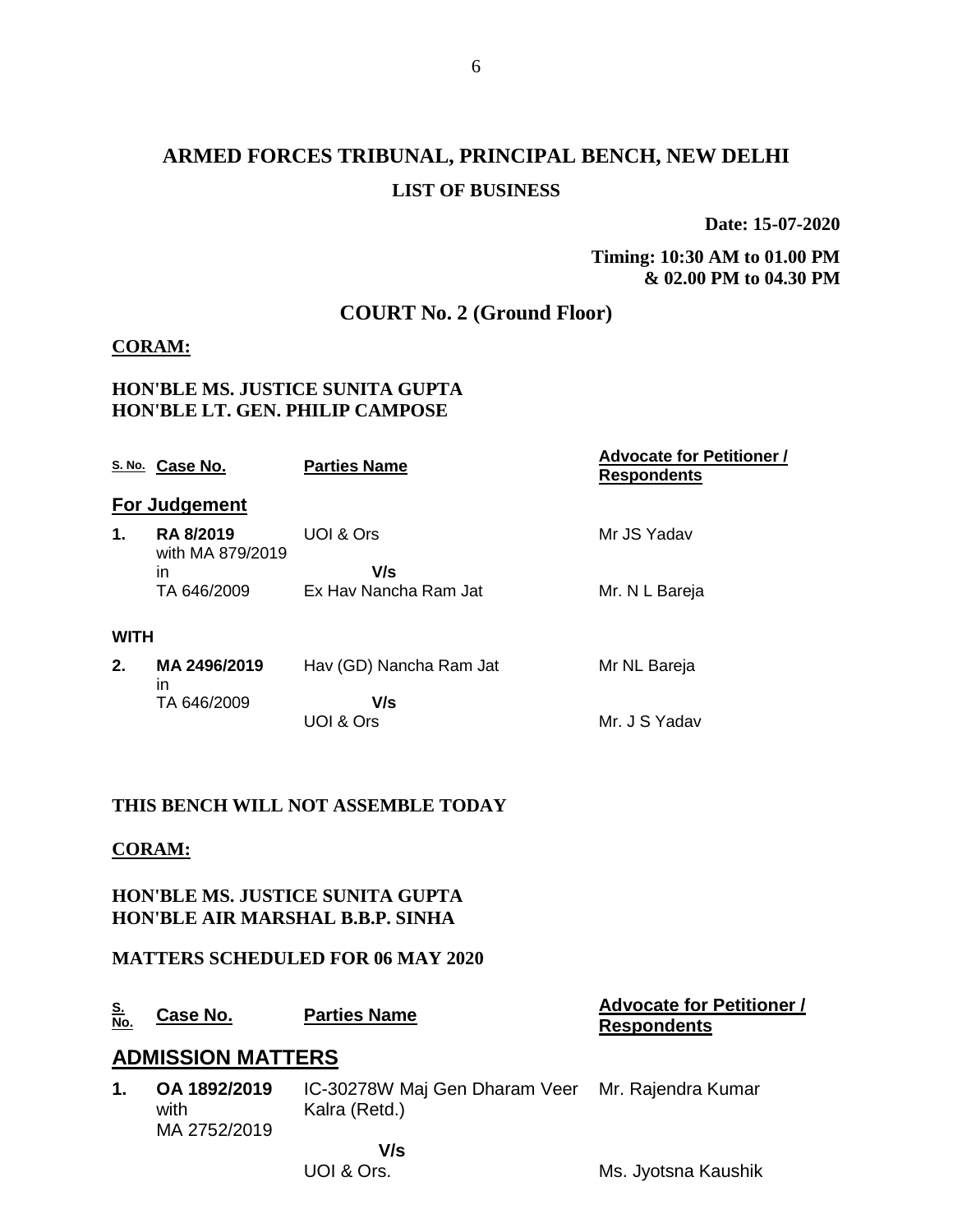# **MA (OTHERS)**

**2. MA 1034/2019** in OA 348/2016 JC-841963H Ex Sub Ramashankar Mr. Virender Singh Kadian Chaurasiya

 **V/s** UOI & Ors.

Mr. Prabodh Kumar

# **PLEADINGS NOT COMPLETE**

| 3. | OA 212/2018                            | Ex Hav (Hony Nb Sub) Rajender<br>Dev Lochab      | Mr. MK Gaur                           |
|----|----------------------------------------|--------------------------------------------------|---------------------------------------|
|    |                                        | V/s<br>UOI & Ors.                                | Mr. Anil Gautam                       |
| 4. | OA 1434/2018<br>with<br>MA 1449/2018 & | SS-21826M Capt J B S Anand<br>(Retd)             | Mr. RK Tripathi                       |
|    | 2746/2019                              | V/s<br>UOI & Ors.                                | Dr. Vijendra Singh Mahndiyan          |
| 5. | OA 1666/2018<br>with<br>MA 516/2019    | Ex Nk Prahlad Singh (No<br>02975778-H)           | Mr Ajit Kakkar                        |
|    |                                        | V/s<br>UOI & Ors.                                | Mr. YP Singh                          |
| 6. | OA 175/2019                            | IC-46944A Maj G Sanjeev (Retd.)                  | Ms. Sangeeta Tomar                    |
|    |                                        | V/s<br>UOI & Ors.                                | Mr VS Tomar                           |
| 7. | OA (Appeal)<br>226/2019                | Ex Sep Dvr (MT) Sanjeev Kumar<br>(No 14650613 K) | Mr Mohan Kumar &<br>Associates        |
|    |                                        | V/s<br><b>UOI &amp; Ors</b>                      | Mr. J S Rawat                         |
| 8. | OA 913/2019                            | NR-17378H Col (Mrs.) J S Gahlon<br>(Retd.)       | Mr. Indra Sen Singh/Abhishek<br>Singh |
|    |                                        | V/s<br>UOI & Ors.                                | Mr. Ashok Chaitanya                   |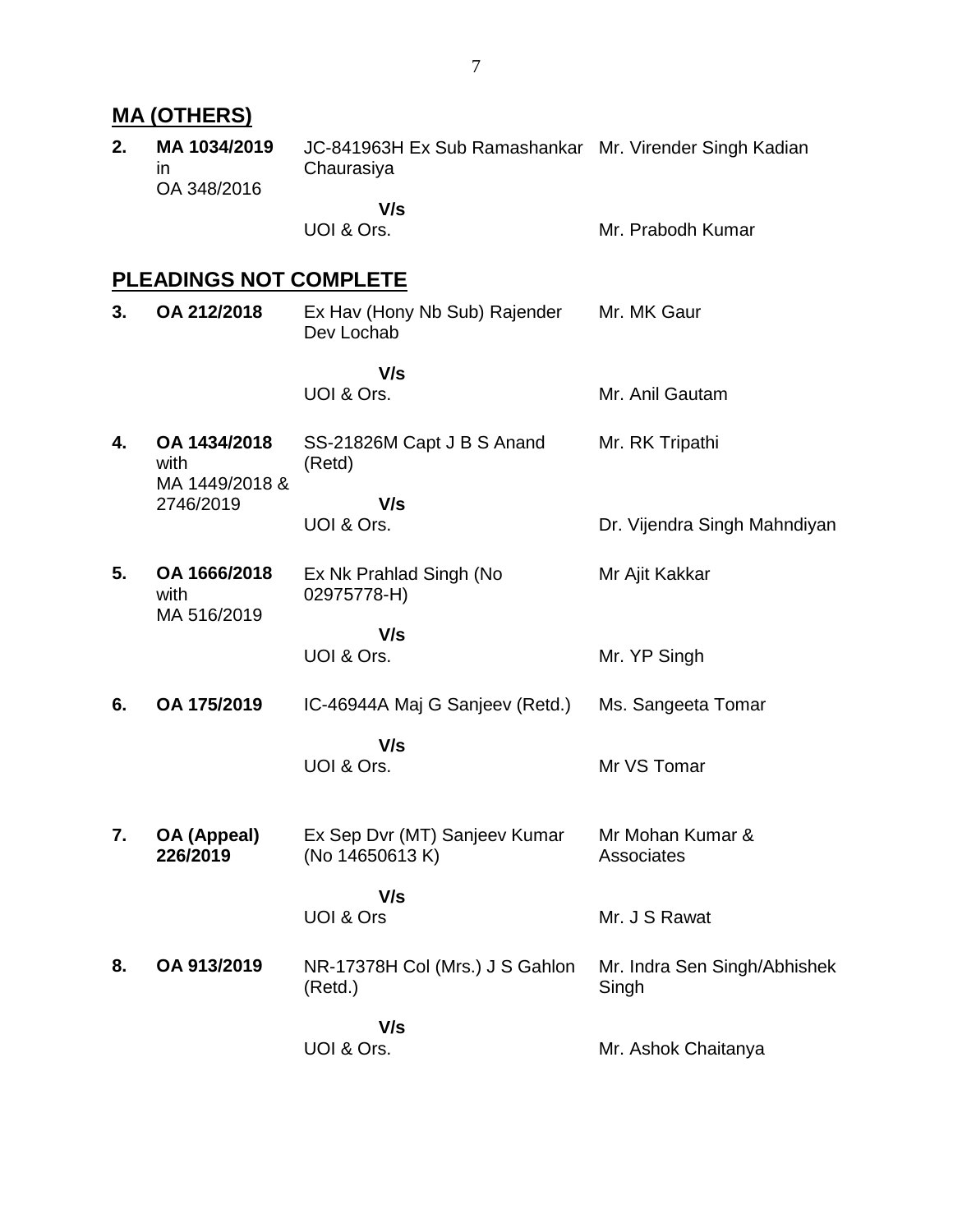# **PLEADINGS COMPLETE**

# **DATES WILL BE GIVEN BY THE TRIBUNAL OFFICER - ORDERS WILL BE UPLOADED ON THE WEBSITE**

| 9.  | OA 1431/2018<br>with<br>MA 1911/2019 | Ex Sgt Abdul Rahiem (No<br>785388B)<br>V/s              | Mr OS Punia                            |
|-----|--------------------------------------|---------------------------------------------------------|----------------------------------------|
|     |                                      | UOI & Ors.                                              | Mr. S P Sharma                         |
| 10. | OA 172/2019<br>with<br>MA 586/2019   | No. 14568049N Ex Rect Ram<br>Kishan<br>V/s              | Mr. S S Pandey & Associates            |
|     |                                      | UOI & Ors.                                              | Mr. Arvind Patel                       |
| 11. | OA 907/2019<br>with<br>MA 1552/2019  | No. 14703079-F Ex Rect Krishan<br>Singh                 | Mr. Virender Singh Kadian              |
|     |                                      | V/s<br>UOI & Ors.                                       | Mr. Tarunvir Singh Khehar              |
| 12. | OA 910/2019<br>with                  | No. 2973926-K Ex Sep Sant Ram                           | Ms. Archana Ramesh                     |
|     | MA 1555/2019                         | V/s<br>UOI & Ors.                                       | Mr. Neeraj, Sr. CGSC                   |
| 13. | OA 912/2019<br>with<br>MA 1558/2019  | Smt Khimuli Devi M/O Ex LAC<br>Manoj Singh (No 946035L) | Mr. VS Kadian                          |
|     |                                      | V/s<br>UOI & Ors.                                       | Mr KK Tyagi                            |
| 14. | OA 1660/2019<br>with<br>MA 2598/2019 | Ex Sep Vinod Kumar Thapa<br>$(13748461 - M)$            | Ms. Pallavi Awasthi                    |
|     |                                      | V/s<br>UOI & Ors.                                       | Mr. V S Tomar                          |
| 15. | OA 1666/2019                         | No. 765434 Ex Sgt Arun Pratap<br>Singh Chauhan<br>V/s   | Mr. Baljeet Singh & Deepika<br>Sheoran |
|     |                                      | UOI & Ors.                                              | Mr. K K Tyagi                          |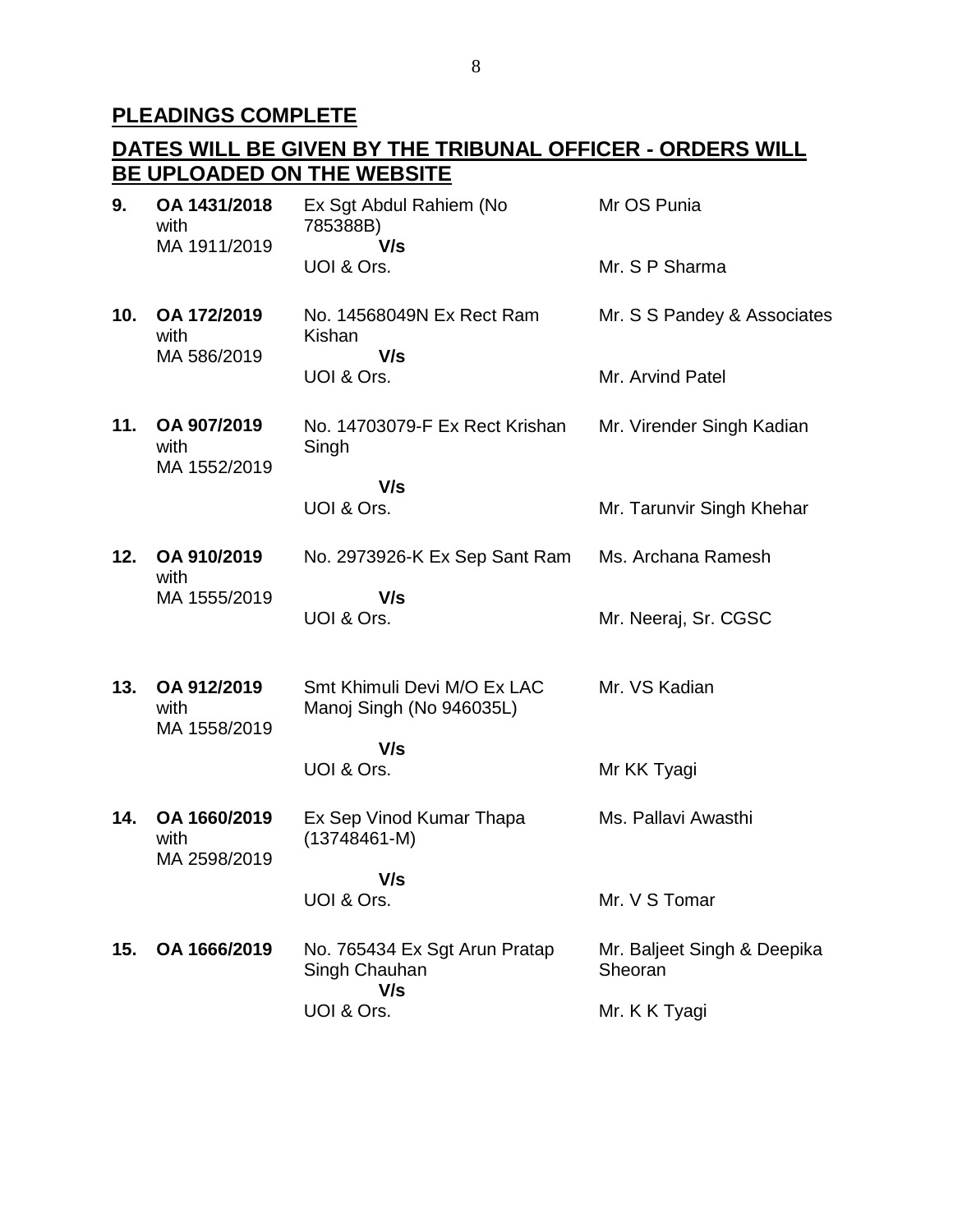# **MATTERS SCHEDULED FOR 15 JUL 2020**

|             | S. No. Case No.                      | <b>Parties Name</b>                                                                 | <b>Advocate for Petitioner /</b><br><b>Respondents</b>       |
|-------------|--------------------------------------|-------------------------------------------------------------------------------------|--------------------------------------------------------------|
|             | <b>For Clarifications</b>            |                                                                                     |                                                              |
| 16.         | OA 350/2018                          | No.2890557Y Ex Nk Jitender Singh                                                    | Mr. V S Kadian                                               |
|             |                                      | V/s<br>UOI & Ors.                                                                   | Mr Arvind Patel                                              |
|             | <b>ADMISSION MATTERS</b>             |                                                                                     |                                                              |
| 17.         | OA 780/2018<br>with<br>MA 279/2020 & | No.4260073Y Ex Hav Gopal Nandan<br>Mishra                                           | Mr. V S Kadian                                               |
|             | 652/2018                             | V/s<br>UOI & Ors.                                                                   | Mr Ashok Chaitanya                                           |
|             | <u>MA (EXECUTION)</u>                |                                                                                     |                                                              |
| 18.         | MA 7/2018<br>in                      | Ex Hony Nb Sub Jagdish Chandra<br>Singh                                             | Mr. S M Dalal                                                |
|             | OA 826/2017                          | V/s<br>UOI & Ors                                                                    | Mr. VS Tomar & Dr. Vijendra<br>Singh Mahndiyan for PCDA (P)  |
| <b>WITH</b> |                                      |                                                                                     |                                                              |
| 19.         | MA 1759/2018<br>ın                   | No 13795443W Ex Hony Nb Sub Suraj Mr. SM Dalal<br><b>Bhan</b>                       |                                                              |
|             | OA 667/2015                          | V/s                                                                                 |                                                              |
|             |                                      | UOI & Ors.                                                                          | Mr. K K Tyagi & Dr. Vijendra<br>Singh Mahndiyan for PCDA (P) |
| 20.         | MA 827/2019<br>ın                    | Smt Ranjana Kumar W/O JC-245715M Mr. JP Sharma & Associates<br>Late Nb Ris RK Singh |                                                              |
|             | OA 303/2016                          | V/s                                                                                 |                                                              |
|             |                                      | UOI & Ors                                                                           | Mr. S D Windlesh                                             |
| 21.         | MA 1149/2019<br>in                   | Cmde K S Aiyappa                                                                    | Mr Sukhjinder Singh                                          |
|             | OA 614/2017                          | V/s                                                                                 |                                                              |
|             |                                      | UOI & Ors                                                                           | Mr JS Yadav                                                  |
| 22.         | MA 326/2020<br>in                    | Lt Col VRR Naidu (Retd) (IC-55117Y)                                                 | Mr Mohan Kumar & Associates                                  |
|             | OA 1775/2018                         | V/s<br>UOI & Ors                                                                    | Mr. Rajesh Kumar Das                                         |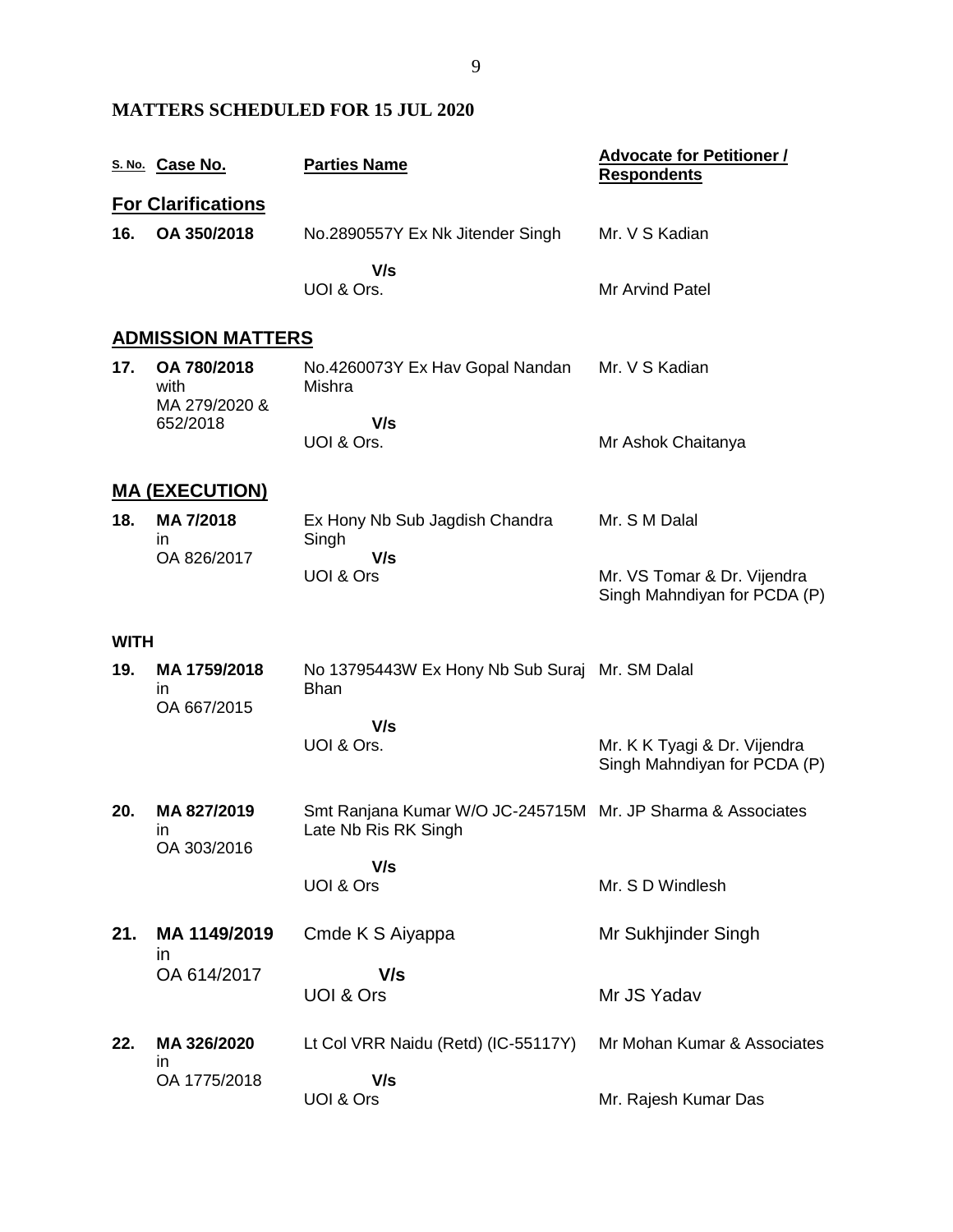| 23. | MA 2026/2019 &<br>MA 2027/2019 | Ex Hav Reiji Kumar (No 13763253W) Mr. SS Pandey |                 |
|-----|--------------------------------|-------------------------------------------------|-----------------|
|     | ın                             | V/s                                             |                 |
|     | OA 74/2014                     | UOI & Ors                                       | Mr. Anil Gautam |

# **PLEADINGS NOT COMPLETE**

| 24. | OA 614/2019                            | Ex LS Santosh Kumar (136624-K)              | Mr. Ved Prakash  |
|-----|----------------------------------------|---------------------------------------------|------------------|
|     |                                        | V/s<br>UOI & Ors.                           | Mr. Arvind Patel |
| 25. | OA 1314/2019<br>with<br>MA 2053/2019 & | JC-245078-F Ex Nb Ris Dilip Kumar<br>Sharma | Mr. Ved Prakash  |
|     | 526/2020                               | V/s<br>UOI & Ors.                           | Mr. J S Rawat    |

### **PLEADINGS COMPLETE**

# **DATES WILL BE GIVEN BY THE TRIBUNAL OFFICER - ORDERS WILL BE UPLOADED ON THE WEBSITE**

| 26.         | OA 108/2014<br>with                  | Dr. Ajamal Singh Bhayal                                          | Mr Devendra Singh                                      |
|-------------|--------------------------------------|------------------------------------------------------------------|--------------------------------------------------------|
|             | MA 548/2014                          | V/s<br>UOI & Ors.                                                | Mr Avdhesh Kumar Singh                                 |
| <b>WITH</b> |                                      |                                                                  |                                                        |
| 27.         | OA 178/2014                          | Gp Capt (Dr. KP Singh)                                           | Mr Devendra Singh & Anant K<br>Vatsya                  |
|             |                                      | V/s<br>UOI & Ors.                                                | Mr Karan Singh Bhati, Sr CGSC                          |
| 28.         | OA 433/2014                          | Ex Wg Cdr SP Singh<br>V/s                                        | Mr. Mohammed Mujeeb & Ashar<br>Rai Mujeeb              |
|             |                                      | UOI & Ors.                                                       | Mr Karan Singh Bhati, Sr CGSC<br>with Mr Prabodh Kumar |
| 29.         | OA 1552/2018<br>with<br>MA 1638/2018 | Smt Shiksha Batyal W/O Late<br>13730317N Hav Kuldip Chand<br>V/s | Mr. VS Kadian                                          |
|             |                                      | UOI & Ors.                                                       | Mr. Prabodh Kumar                                      |
| 30.         | OA 1991/2018<br>with<br>MA 2194/2018 | No. 15669953-X Nk Rajesh Dular<br>(Retd.)<br>V/s                 | Ms. Jagrati Singh                                      |
|             |                                      | UOI & Ors.                                                       | Mr. S P Sharma                                         |